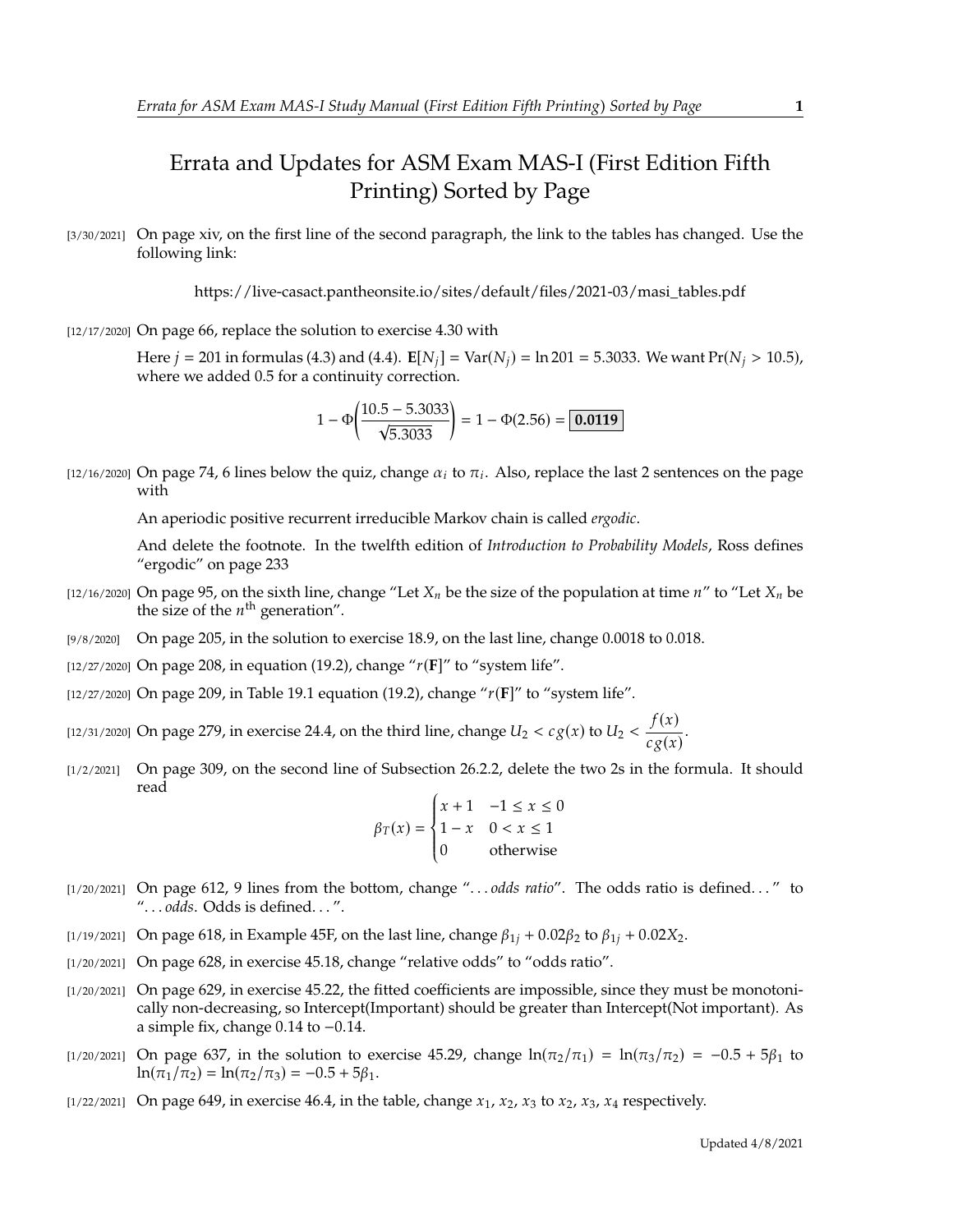- $[3/3/2020]$  On page 650, in exercise 46.5, on the eighth line, change "volumne" to "volume".
- [1/22/2021] On page 659, in the solution to exercise 46.19, on the second to last line, there should be a line break between  $\binom{2.698}{6.12}$  and **b**<sup>(1)</sup>.
- [1/23/2021] On page 671, in exercise 47.14, the last sentence should be "Calculate the scores vector for  $\mu$  and  $\sigma$ .
- [1/23/2021] On page 672, in exercise 47.17, the fifth model should include **x**1; replace **x**2, **x**3, **x**4, **x**<sup>5</sup> with **x**1, **x**2, **x**3, **x**4, **x**5.
- $[1/24/2021]$  On page 678, on the displayed line 8 lines from the bottom of the page, change  $(\mathbf{y} \widehat{\mathbf{y}}^T)$  to  $(\mathbf{y} \widehat{\mathbf{y}})^T$ .
- [3/3/2020] On page 690, in the solution to exercise 48.8, on the last line, put a minus sign before 15:  $-\frac{(-15)(2000)}{2}$  $(1500)(18)$ .
- [3/17/2021] On page 697, change the last sentence of Quiz 49-1 to

Determine the lowest significance level (1%, 2%, 5%, 10%, 20%) at which the hypothesis is rejected.

[3/17/2021] On pages 697–698, there are several errors in the solution to Example 49C. Here is the correct solution:

**SOLUTION:** The restriction means

$$
y_i = \beta_1 + \beta_2 x_{i2} + (\beta_2 + 1)x_{i3} + \varepsilon_i
$$

Collecting  $\beta_1$  terms, this becomes

$$
y_i - x_{i3} = \beta_1 + \beta_2(x_{i2} + x_{i3}) + \varepsilon_i
$$

We now compute the error sum of squares for both models. For the original 3-parameter model, the design matrix is

$$
\mathbf{X} = \begin{pmatrix} 1 & 1 & 2 \\ 1 & 2 & 1 \\ 1 & 3 & 7 \\ 1 & 5 & 3 \\ 1 & 7 & 4 \\ 1 & 8 & 10 \end{pmatrix}
$$

The fitted parameters are

$$
(\mathbf{X}^{\mathsf{T}}\mathbf{X})^{-1} = \begin{pmatrix} 0.67965 & -0.08432 & -0.03280 \\ -0.08432 & 0.04421 & -0.02383 \\ -0.03280 & -0.02383 & 0.03024 \end{pmatrix}
$$

$$
\mathbf{X}^{\mathsf{T}}\mathbf{y} = \begin{pmatrix} 104.2 \\ 714.6 \\ 799.2 \end{pmatrix}
$$

$$
(\mathbf{X}^{\mathsf{T}}\mathbf{X})^{-1}\mathbf{X}^{\mathsf{T}}\mathbf{y} = \begin{pmatrix} 8.8184 \\ 0.7220 \\ 2.5378 \end{pmatrix}
$$

« ¬ The fitted values are  $\hat{y}_i = 14.61$ , 12.80, 28.75, 20.04, 24.03, 39.98. The error sum of squares is  $\Sigma (u - \hat{u})^2 = 56.52$  $\sum (y_i - \hat{y}_i)^2 = 56.52.$ 

For the alternative regression, the revised variables are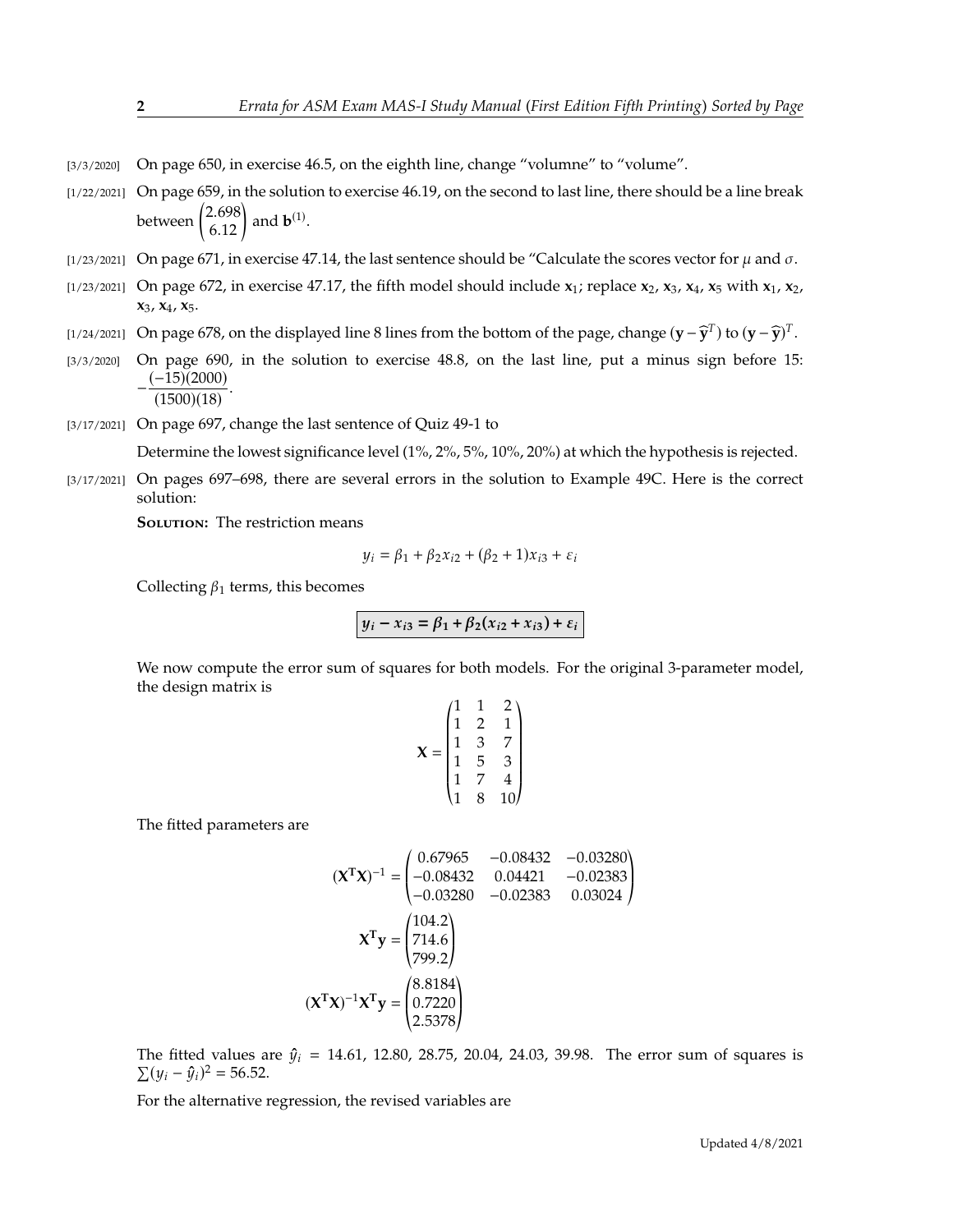| $x_2 + x_3$ | $\mathbf{v}-\mathbf{x}_3$ |
|-------------|---------------------------|
| 3           | 8.1                       |
| 3           | 14.0                      |
| 10          | 23.5                      |
| 8           | 21.3                      |
| 11          | 16.9                      |
| 18          | 29.4                      |

Let the revised independent variable be  $x^* = x_2 + x_3$  and let the revised dependent variable be **y**<sup>\*</sup> = **y** − **x**<sub>3</sub>. So we are fitting  $y_i^* = \beta_1 + \beta_2 x_i^*$ .

The fitted parameters are

$$
b_2 = \frac{\sum (x_i^* - \bar{x}^*)(y_i^* - \bar{y}^*)}{\sum (x_i^* - \bar{x}^*)^2} = \frac{186.97}{158.83} = 1.1765
$$
  

$$
b_1 = \bar{y}^* - b_2 \bar{x}^* = 18.867 - 1.1765(8.8333) = 8.4743
$$

Recall that the error sum of squares is the total sum of squares,  $\sum (y_i^* - \bar{y}^*)^2$ , minus the regression<br>sum of squares,  $\sum (\hat{y}_i^* - \bar{y}_i)^2$ ,  $\sum (\hat{y}_i^* - \hat{y}_i)^2$ ,  $\sum (\hat{y}_i^* - \hat{y}_i)^2$ ,  $\sum (\hat{y}_i^* - \hat{y}_i)^2$ sum of squares,  $\sum (\hat{y}_i^* - \bar{y}^*)^2$ . Since  $\hat{y}_i^* = b_1 + b_2 x_i^*$  and  $\bar{y}^* = b_1 + b_2 \bar{x}^*$ . The regression sum of squares is  $\sum b_2^2 (x_i^* - \bar{x}^*)^2$ . Now,  $\sum (y_i^* - \bar{y}^*)^2 = 281.8133$  and  $\sum (x_i^* - \bar{x}^*)^2 = 158.8333$ . Therefore the error sum 𝑏 𝑖 of squares is

$$
\sum (y_i^* - \bar{y}^*)^2 - b_2^2 \sum (x_i^* - \bar{x}^*)^2 = 282.8133 - 1.1771^2 (158.8333) = 61.97
$$

Since  $n = 6$  and  $p = 3$ , then  $n - p = 3$ . Also, the number of restrictions is  $q = 1$ . The F statistic is

$$
F_{q,n-p} = F_{1,3} = \frac{(61.97 - 56.52)/1}{(56.52/3)} = \boxed{0.2888}
$$

[12/17/2020] On page 711, in the solution to exercise 49.18, on the last line, change  $F_{2,814}$  to  $F_{3,814}$ .

[3/17/2021] On page 714, change the last sentence of the solution to Quiz 49-1 to

So 20% is the lowest significance level at which the hypothesis is rejected.

- [12/18/2020] On page 726, in exercise 51.4, in the third bullet, change  $x$  to  $x_2$ .
- [3/30/2021] On page 749, in exercise 52.17II, change "all  $i$  and  $j''$  to "some  $i$  and  $j''$ .
- [9/27/2020] On page 761, in the solution to exercise 52.23, on the third line, change 200 to 400.
- $[3/30/2021]$  On page 773, exercise 53.14 is defective in that you are not given the size of the cell,  $n_5$ , so you cannot calculate the deviance residual.
- [9/27/2020] On page 776, in the solution to exercise 53.11, on the third line, the last expression in the parentheses is incorrect. The line should read

 $\lambda$ 

$$
C = 2 \sum y_i \ln \left( \frac{\hat{y}_i}{\bar{y}} \right) = 2 \left( \sum y_i \ln \hat{y}_i - (\ln \bar{y}) \sum y_i \right)
$$

[3/30/2021] On page 787, in the second bullet of Section 55.1, on the second line, change "cannot decrease the RSS and will almost surely increase it" to "cannot increase the RSS and will almost surely decrease it".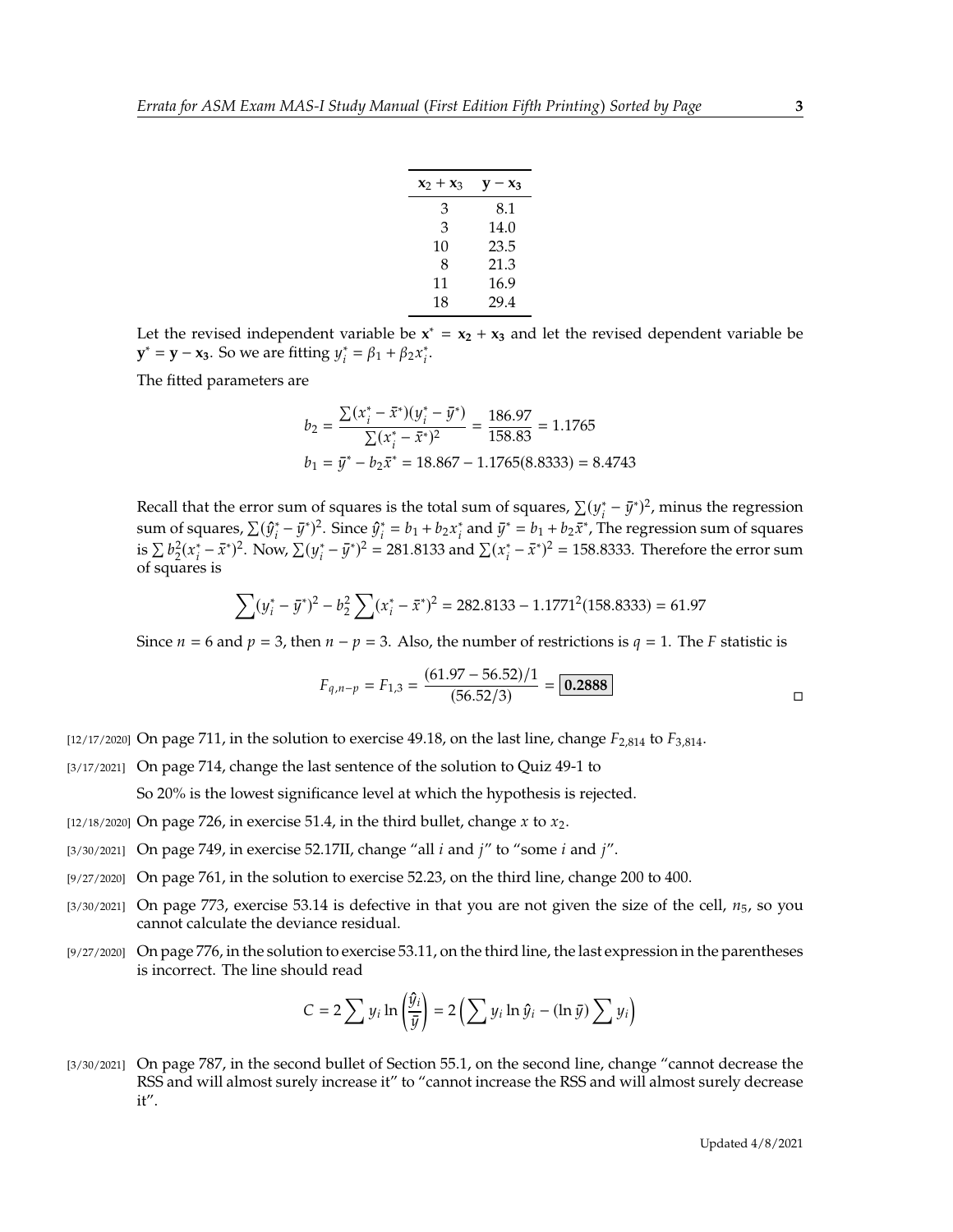- $[11/3/2019]$  On page 809, in exercise 56.16, in the table, change "0firstlinestrut1" to 0.
- [11/3/2019] On page 810, in exercise 56.17, in the table, change "0firstlinestrut1" to 0.
- $[2/27/2021]$  On page 811, in exercise 56.20, in the table, change the value for Y corresponding to  $X_1 = 3$ ,  $X_2 = 4$ from 4 to 5.

 $\left[\frac{12}{18/2020}\right]$  On page 813, in the solution to exercise 56.16, replace the final answer  $\left(\hat{\beta}_{1},\hat{\beta}_{2}\right)$  with  $\left(\hat{\beta}_{1},\hat{\beta}_{2}\right)=$  (3, 0).

[2/25/2021] On page 817, add the following paragraph right before Section 57.3:

The textbook's version of this formula omits  $1/n$ : the sum of the squared errors, rather than the average is used, even though in the corresponding formula for regression (equation (5.3)) the average is used.

- [9/21/2020] On page 859, in exercise 62.7, in the first bullet, change "residual" to "time series".
- [2/13/2021] On page 859, in exercise 62.8, on the first line, replace  $\beta_t$  with  $\beta t$ .
- [3/6/2020] On page 870, in exercise 63.12, the symbol  $w_t$  is used in two different ways. Change the question to

A monthly time series  $x_t$  has seasonal differences  $z_t = x_t - x_{t-12}$  that satisfy  $z_t = w_t - 0.5w_{t-12}$ , where the  $w_t$  are normally distributed independent random variables with mean 0 and variance 1.

Determine the lag 1 autocorrelation coefficient for  $z_t$ .

[4/8/2021] On pages 871 and 874, delete exercise 63.16 and its solution. The original exam question involved an IMA(1,1) series, and belongs in Lesson 65. Here is the question and its solution:

You fit an ARIMA(0,1,1) model to a series, resulting in  $\hat{\beta}_1 = -0.6$ . The one-step and two-step-ahead forecasts are  $\hat{x}$ ,  $y_1 = \hat{x}$ ,  $y_2 = 82$ forecasts are  $\hat{x}_{n+1|n} = \hat{x}_{n+2|n} = 82$ .

Given  $x_{n+1} = 75$ , determine the updated forecast,  $\hat{x}_{n+2|n+1}$ .

(A) 75 (B) 77 (C) 79 (D) 84 (E) 86

**SOLUTION:** In the differenced series,  $\hat{y}_{n+2|n} = \hat{x}_{n+2|n} - \hat{x}_{n+1|n} = 0$ . The error in the one-step ahead forecast is  $w_{n+1}$ . As a result of this error,  $\hat{y}_{n+2|n+1} = -0.6w_{n+1}$ . Also,  $x_{n+1} = \hat{x}_{n+1|n} + w_{n+1}$ . Therefore

$$
\hat{x}_{n+2|n+1} = x_{n+1} + \hat{y}_{n+2|n+1} = \hat{x}_{n+1|n} + w_{n+1} - 0.6w_{n+1} = 82 + (-7) - 0.6(-7) = 79.2
$$
 (C)  $\Box$ 

[3/6/2020] On page 874, in the solution to exercise 63.12, change  $\beta_{12} = 0.5$  to  $\beta_{12} = -0.5$ .

 $0.525$ 

[3/17/2021] On page 1049, on the first line, change the url to

<https://www.casact.org/exams-admissions/exam-results/past-exams-pass-marks>.

Unfortunately, pre-2011 exams are no longer available, making Sections B.1–B.12 useless. Also, all links have changed, so the direct links to each exam in the other sections are no longer valid.

- $[2/27/2021]$  On page 1156, in the solution to question 33, change  $18.75 + 34.75 + 53.5$  to  $18.75 + 34.75 = 53.5$ , and change "eror" to "error".
- [2/27/2021] On page 1157, at the beginning of the solution to question 35, change "Section 53.1" to "Section 53.2".
- [3/30/2021] On page 1179, replace the solution to question 28 with

This situation is a nominal response situation. The log-odds given here are relative to the base category. Accordingly, we use the formulas of Section 45.2:

$$
\pi_2 = \frac{e^{-0.535}}{1 + e^{-0.535} + e^{-1.489}} = \frac{0.585669}{1 + 0.585669 + 0.225598} = 0.3233
$$
 (B)